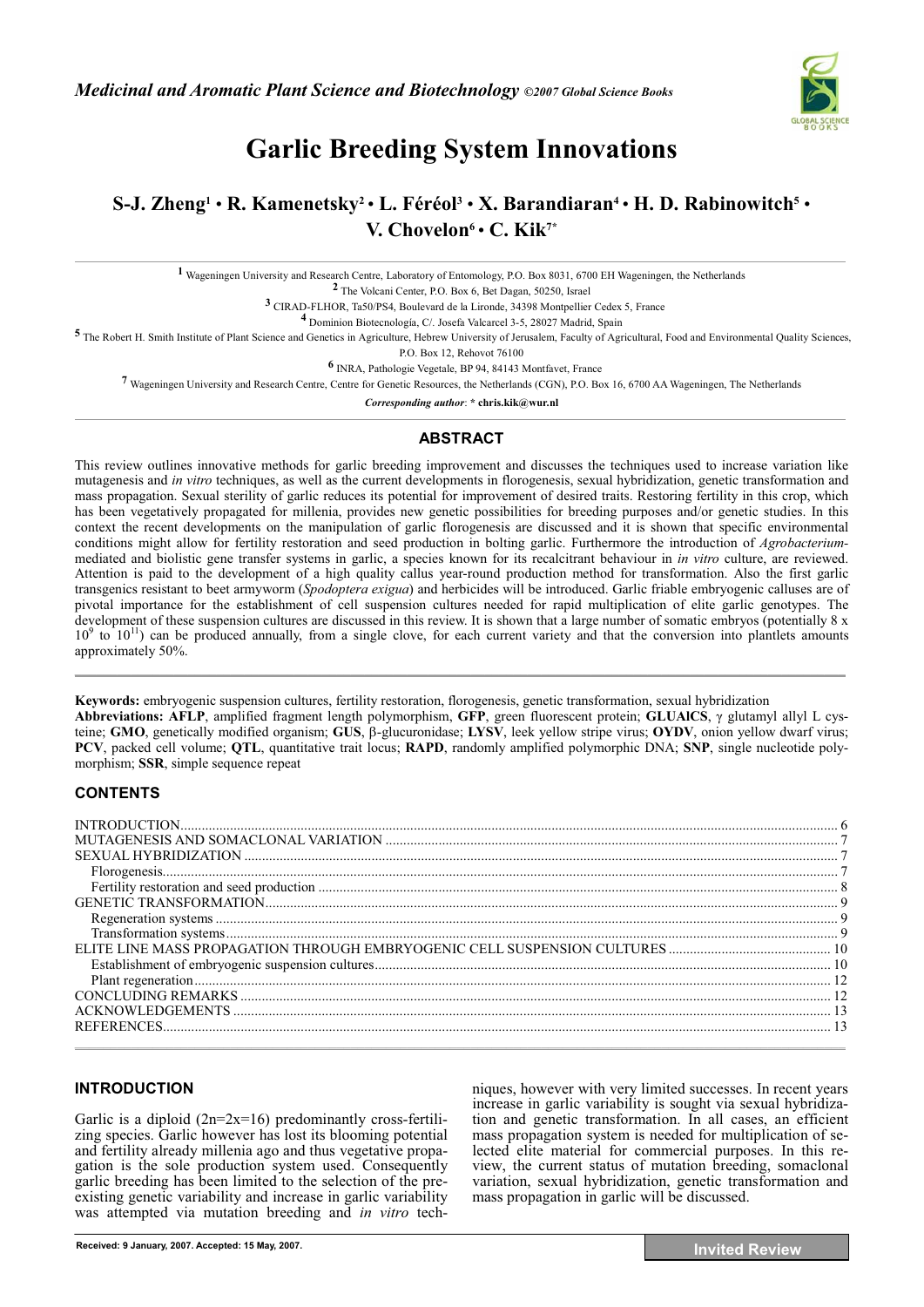# **MUTAGENESIS AND SOMACLONAL VARIATION**

Natural occurring variation originates from two sources namely genetic recombination and mutation. Domestication of garlic involved the selection of genotypes with strong vegetative development and bulb production. This selection process decreased generative reproduction and resulted in the development of almost only asexually propagating garlic cultivars. How long this situation is already occuring is not known, but it can most probably safely be stated that genetic recombination did not contribute much to the increase of variation in the garlic genepool over the last thousands of years. No information is available on the effects of natural occuring mutations in garlic.

Reports dealing with mutation breeding research in garlic are very scarce. Al-Safadi *et al*. (2000) showed that via the use of gamma irradiation  $(4-7 \text{ Gray})$  the resistance to white rot (caused by *Sclerotium cepivorum*) could be improved. In cultivar 'Kisswany' the infection by white rot could be reduced to 3% as compared to 29% in the control, in cultivar Yabroudy these figures amounted less than 5% white rot infection for mutant lines versus 20% infection for the control. Recently Taner *et al*. (2005) determined the effective dosis for Cesium-137 around 4.5 Gray for mutation breeding in garlic.

Induction of somaclonal variation in garlic and its use in plant breeding was scarcely carried out. *In vitro* culture was primarily aimed at the rapid propagation of elite material (for review see Novak 1990). Novak (1990) concluded that direct organogenesis in the absence of a dedifferentiating callus stage in *in vitro* culture of various garlic tissues, like bulb plate, inflorescences and apical meristems, resulted in genetically uniform plants. A callus phase on the other hand often leads to somaclonal variation. In this context, Al-Zahim *et al*. (1999) showed that basal plate callus cultures generated significant somaclonal variation of five garlic cultivars as determined by RAPD and karyotype analyses. Via RAPD analyses it was found that the frequency of variant RAPD fragments was around 0.63%. Karyotype analyses indicated that 16% of the regenerants were abnormal (non-diploids). Comparing these data with data from other plant species indicated that stress due to *in vitro* conditions has a considerable impact on the genome constitution of garlic (Al-Zahim *et al*. 1999).

#### **SEXUAL HYBRIDIZATION**

#### **Florogenesis**

Similar to many geophytes (Flaishman and Kamenetsky 2006), garlic florogenesis consists of five distinct phases: meristem transition from vegetative to reproductive stage, scape elongation, inflorescence differentiation, completion of floral development, and anthesis (Kamenetsky *et al*. 2004b). In garlic, the apical meristem may undergo any of the following developmental processes: (1) initiation of an incomplete leaf, cessation of growth activity, and finally degeneration; (2) formation of a dormant clove; (3) initiation of a spathe (prophyll), followed by the formation of a floral meristem and inflorescence differentiation (Takagi 1990). The transition of the apical meristem from a vegetative to a reproductive state occurs in the field, during the active growth stage (Kamenetsky and Rabinowitch 2001).

In general, the garlic inflorescence can be described as an umbel-like flower arrangement, whose branches (flower clusters) arise from a common meristem. An initial elongation of the flower stalk precedes the spathe (prophyll) formation and the swelling of the floral meristem. The differentiation of floral initials begins only after the scape reaches 5-7 mm in length and the apex diameter exceeds 0.5 mm. Later, the apical meristem subdivides to form several swellings, each of which gives rise to a number of individual flower primordia. Concomitantly, leaf-like membranous bracts appear at the periphery of the inflorescence, and grow faster than the developing floral primordia. The differentiation of individual flowers begins when the inflorescence meristem reaches a diameter of about 2-3 mm (Kamenetsky and Rabinowitch 2001; **Fig. 1A-C**).

In the individual flower, each perianth lobe and the subtended stamen arise simultaneously from a single primordium, as in bulb onion (Jones and Emsweller 1936; Esau 1965; de Mason 1990), shallot (Krontal *et al*. 1998) and other *Allium* species (Kamenetsky and Rabinowitch 2002). Following differentiation of the outer perianth lobes and stamens, the inner whorl is differentiated, and the carpels are initiated when the outer perianth lobes overarch the stamens (Kamenetsky and Rabinowitch 2001). In some garlic cultivars, e.g., the Japanese 'Shanhai-wase', floral malformations and abnormal formation of embryo sacs may occur during flower differentiation (Etoh 1985).

When floral pedicels elongate and the inflorescence becomes spherical, new undifferentiated meristematic domes become visible at the periphery of the inflorescence. These quickly differentiate and develop into small inflorescence bulbs (topsets) (Kamenetsky and Rabinowitch 2001; **Fig. 1D**), which intermingle with the young flowers and physically squeeze the developing floral buds, thus causing their degeneration (**Fig. 1E**). Therefore, in some garlic clones, a perpetual removal of the developing topsets resulted in the development of a small number of normal flowers some of which produced viable pollen and seed (Konvicka 1984; Etoh *et al*. 1988; Pooler and Simon 1994; Jenderek 1998; Jenderek and Hannan 2000; Kamenetsky and Rabinowitch 2002; Simon and Jenderek 2004).

Gustafsson (1946, 1947; cited by Etoh 1985) assigned *Allium* species to the group of viviparous plants, in which topsets (bulbils) develop instead of flowers or intermingle with flowers in the inflorescence. Later sterility was as-

(vm) (Ip  $\mathbf{f}$  $_{sp}$ D  $\mathbf{F}$ 

**Fig. 1 Florogenesis of garlic**. (**A**) Apical meristem at vegetative stage (vm); leaf primordium (lp) is visible; accession #3026. Bar = 0.1 mm; (**B**) Apical meristem at reproductive stage; first flower primordia (fp) are visible; spathe (sp) removed; accession #3026. Bar =  $0.5$ mm; (**C**) Differentiation of individual flowers (f); accession #3026. Bar = 1 mm; (**D**) Differentiation of topsets (arrows) following flower differentiation. Bar = 1 mm; (**E**) Topset formation in the inflorescence of accession #2509. Preplanting storage at  $4^{\circ}$ C. Bar = 1 cm; (**F**) Fully differentiated inflorescence of accession #3026 after spathe opening. Pre-planting storage at 4°C. Bar = 2 cm. From: Rotem *et al*. (2007), with kind permission of Oxford University Press.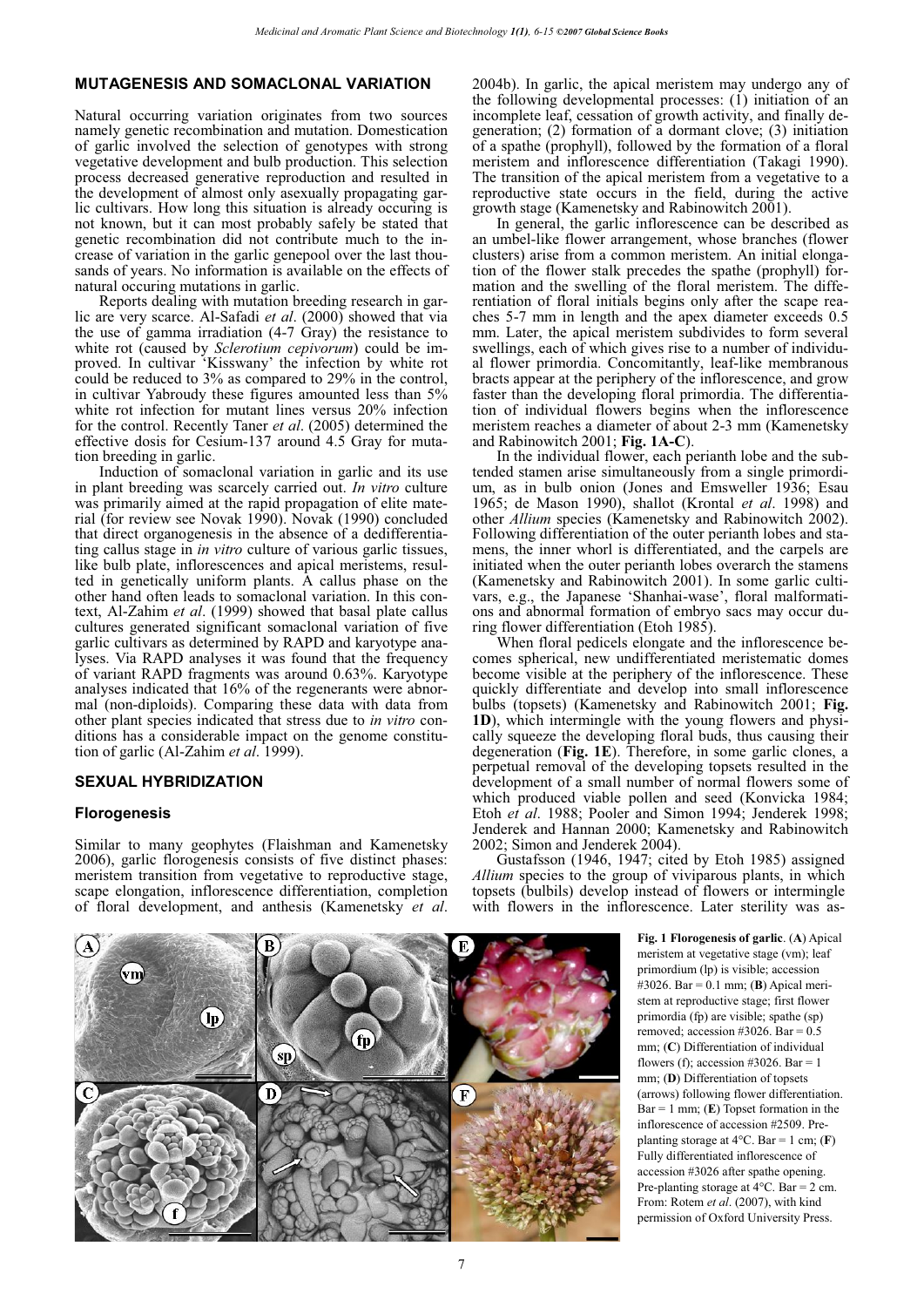sumed to result from competition for nutrients, between floral and vegetative buds (topsets) in the developing inflorescence (Koul and Gohil 1970); degeneration of the tapetum (Novak 1972) or degenerative-like diseases, induced by organisms such as rickettsia, mycoplasma and/or viruses (Konvicka 1973).

In garlic, differentiation of topsets begins in the periphery of the apex. Size, number and pace of development vary with the genotype. Following initiation, topsets develop quickly and, in most cases, with consequent degradation and abortion of the developing flower buds. Different morphotypes vary in the ratio between flower and topset buds, and time of floral abortion.

In horticultural practice softneck and hardneck garlics are recognized, however from a physiological point of view the terminology bolters and non-bolters is more correct. Scape elongation and inflorescence development vary considerably among garlic varieties and were classified by Takagi (1990) as: (1) *Nonbolting –* with a few exceptions these plants do not form normally a flower stalk, but produce cloves inside an incomplete scape. They form a bulb made of cloves developing in the axils of the five or youngest foliage leaves, (2) *Incomplete bolting* – plants produce a thin, short flower stalk, bear only a few large topsets, and usually form no flowers; the stalk and topsets may remain enclosed by the pseudostem. These genotypes form a bulb made of cloves developing in the axils of the two or three youngest leaves and (3) *Complete bolting* – plants produce a long, thick flower stalk, with many flowers and topsets; these genotypes normally form bulbs made of cloves in the axils of the two youngest foliage leaves.

Scape development and blooming in garlic are determined by the genetic make-up of the individual plant and the environment (Takagi 1990) and thus variation can also be observed within a single clone (ERJ Keller, pers. comm., 2002). Long photoperiod is both obligatory and quantitative for the reproductive process of garlic. Long days are required for scape elongation beyond the leaf sheaths while continuous short photoperiods result in a dwarfed scape enclosed inside the false stem. The process is triggered by long photoperiods in post-transitional plants and permits the completion of florogenesis (Kamenetsky *et al*. 2004b).

Under exclusively long day conditions, scape elongation is fast, but only a few plants reach maximum inflorescence size and spathe-break, probably because of hormonal effects and changes in distribution of assimilates between the developing bulb and inflorescence (Rosen and Tong 2001). Cold storage  $(-2 \text{ to } 9^{\circ}\text{C})$  or low field temperatures and long photoperiod may promote scape elongation in non-bolters and incomplete bolters, whereas high storage or field temperatures, and short days might inhibit scape elongation in bolting plants (Kamenetsky *et al*. 2004b).

In the developing inflorescence, flower formation is followed by differentiation of topsets and is promoted by a long photoperiod. Sophisticated manipulation of the environment, both prior to and after planting, can lead to the development of viable flowers in a topset-free umbel (**Fig. 1F**). However, normal flowering cannot be achieved if one of the developmental stages is disturbed.

#### **Fertility restoration and seed production**

The sexual sterility of garlic inhibits or markedly reduces possibilities of improvement of economically important traits, including pest and disease resistance, yield, and quailty, through breeding. Restoration of fertility after millennia of vegetatively propagation opens for the first time new horizons for breeding and genetic studies in garlic. Many researchers attempted to restore fertility in garlic (Kononkov 1953; Novak and Havranek 1975; Katarzhin and Katarzhin 1978; Konvicka 1984; Etoh 1985; Etoh *et al*. 1988; Etoh 1997; Etoh and Simon 2002; Kamenetsky *et al*. 2004a, 2004b; Simon and Jenderek 2004).

Under the same environmental conditions, garlic accessions differ significantly in morphological and physiological traits, including leaf number prior to bolting, flowering date (date of spathe opening), final stem length, as well as in flower/topset ratio and pollen viability (Etoh 1985, 1986; Takagi 1990; Pooler and Simon 1993a, 1993b; Engeland 1995; Etoh and Simon 2002; Simon 2003; Kamenetsky *et al*. 2004b; Simon and Jenderek 2004; Kamenetsky *et al*. 2005). Marked variation among garlic clones with regard to flowering ability and flower to topset ratio led Etoh (1985) to propose that garlic undergoes a process of transition from sexual to asexual reproduction. Accordingly, ancestral garlic had normal meiosis, was fertile, and developed numerous flowers in the long-scaped umbel. Compared with modern clones, ancestral plants probably had greater adaptation to a variety of climatic conditions, a larger numbers of foliage leaves, and diverse maturation dates. The status of garlic fertility prior to domestication is at present unclear. However, fertility restoration by decapitation, removal of topsets and/or environmental manipulation clearly indicates that the genetic cascade coding for flowering remained intact and is not impaired. In some garlic genotypes gradual accumulation of chromosomal mutations during millennia of vegetative propagation resulted in complete sterility, shorter scapes and fewer flower buds and topsets. Domestication and subsequent cultivation and sterility of garlic has probably been accelerated by selection for larger bulbs.

Central Asia, the centre of origin for many *Allium* species, is a valuable source for *Allium* diversity, and a good potential for solving the enigma of its sterility (Hanelt 1990; Simon 2003). In the early 1980s, expeditions to Central Asia, collected a number of garlic accessions in Uzbekistan, Tadjikistan, Kirgizistan, and Kazakhstan (Etoh *et al*. 1988). The collected plants were grown at Kagoshima, Japan, and following topset excision, 17 clones developed fertile flowers with over 3,000 viable seeds. One of the clones was male sterile. Later, more fertile garlic plants were found in Armenia, Georgia, and Sin-Kiang (Etoh *et al*. 1991). Pooler and Simon (1994) improved floral production and seed set by scape decapitation and removal of topsets, but seed germination was low and ranged between 10 and 12%. Later, Inaba *et al*. (1995) and Jenderek (1998) obtained 50,000 and 1.2 million garlic seeds, respectively. They identified 27 clones as highly fertile, producing over 400 seeds per umbel, with seed germination of 67 to 93%. Removal of topsets was necessary only in the early generations, as the strong selection pressure for blooming and seed production resulted in improved seed set. Recently, fertile accessions were identified in the USDA garlic collections (Jenderek and Hannan 2000, 2004), producing 0-85 seeds per umbel in the first propagation cycle. Major blooming traits, including flower stem appearance, spathe opening, umbel shape, and the number of flowers per umbel were stable and similar accross populations evaluated.

The first step towards marker-assisted selection of fertile garlic clones was made by Etoh and Hong (2001) using RAPDs. They screened twelve pollen fertile and sterile clones using 60 10-mer primers and found two RAPD markers, which amplified only in the pollen fertile clones. These two markers were further tested on 60 clones, and found to be correlated to pollen fertility.

During 1995-2001, collection missions to Central Asia have gathered over 300 garlic land races and plants from natural populations (Baitulin *et al*. 2000; Kamenetsky *et al*. 2004b). The collection was evaluated in Israel for fertility and many other traits, and 30 accessions produced seeds. In Israel, the seven most productive accessions produced 400- 500 seeds per umbel, with germination rates around 90%, and normal seedlings development. The young plants formed two to five leaves, prior to bulbing and ripening. However in the Netherlands, under field and greenhouse conditions, the aforementioned clones produced only small number of seed with less than 5% germination. It is speculated that field conditions in the Netherlands are less conducive to quality seed production than those in Israel (Kamenetsky *et al*. 2005).

A search for genes involved in the control of flowering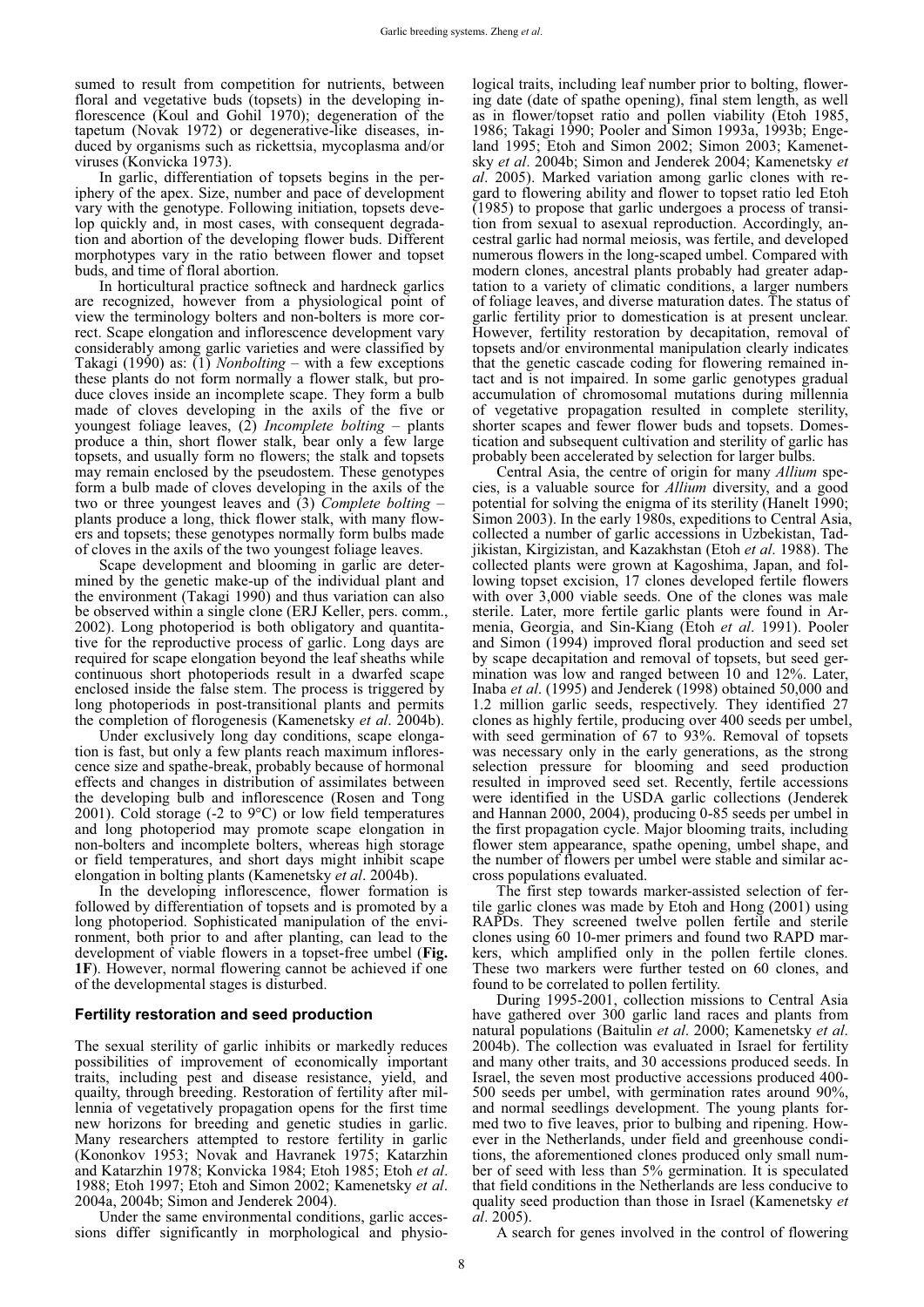in garlic, resulted in identification of garlic *LEAFY*/*FLO* homologue, *gaLFY* (Rotem *et al*. 2007). *gaLFY* is expressed in both flowering and non-flowering genotypes, however further comparative analyses of gene expression revealed two *gaLFY* transcripts, differing in 64 nucleotides, with clear splicing borders. The short one was common in both genotypes throughout their development, whereas the long variant appears in the flowering genotype only during the reproductive phase. Thus, the phenotypic differences in garlic, with regard to flowering, may be associated with the efficacy of the splicing process.

Open-pollinated families of garlic seedlings populations exhibit a large variation in many traits including singleclove bulbs with white, purple, gray and brown skins differed in bulbing ability and ripening dates (Kamenetsky *et al*. 2004b), survival ability (7.8-83.3%), bulb maturity, bulb weight  $(0.1-53.3)$  g), number of cloves  $(2.9-10.4)$ , and the ability to mature in one growing season (76.5-100%) (Jenderek 2004; Jenderek and Zewdie 2005). Seedlings populations also possess important traits like disease resistance, for example, tolerance to rust, *Puccinia allii* (Jenderek and Hannan 2004). This partial list of variable traits indicates the potential present in sexually derived progenies for the improvement of garlic. The discovery of fertile plants on one hand and the development of a sophisticated environmental system (Kamenetsky *et al*. 2004b) for fertility restoration, thus enable in depth studies on the genetics of garlic, on flowering and fertility in plants, as well as classic and molecular breeding work crop improvement.

Zewdie *et al*. (2005) constructed the first linkage map of garlic on the basis of a population of 84 individuals, originating from a selfing of a single plant, using SNP, SSR, and RAPD markers. Thirty-seven genetic markers formed nine linkage groups covering 414.5 cM and many of the markers proved to have a skewed segregation. A male fertility locus was also included in the map. Ipek *et al*. (2005) constructed, on the basis of progenies originating from selfing two unrelated garlic plants, two low-density genetic maps, using AFLP and gene-specific markers. A total of 360 and 321 markers segregated in the two populations respectively, indicated a high level of heterozygosity in the nuclear genome. 94.7% of the segregating traits fit a 15:1 ratio for two loci, suggesting extensive levels of duplication in the garlic genome and supporting similar observations for onion.

One option for breeding new garlic varieties is the development of a system similar to the one used for potato, namely annual cross-fertilization of a large number of garlic clones and the subsequent selection between and within progenies over the years originating from these hybridizations (Kik 2002). An alternative option is the selection of highly fertile parental lines and the production of hybrid seed for direct seeding. The latter case would save the need for vegetative propagation and virus elemination (Salomon 2002).

#### **GENETIC TRANSFORMATION**

#### **Regeneration systems**

A successful garlic genetic transformation system depends on two key factors: refined of methods for the introduction of preferred target genes into garlic, and the development of sophisticated recovery methods of intact plants, either from fully dedifferentiated or from organized tissues.

Regeneration via somatic embryogenesis in garlic was first reported from calli of bulb leaf discs and stem tips by Abo El-Nil (1977). Subsequently, Fereol *et al*. (2002, 2005a, 2005b) used young leaf explants from four European garlic cultivars to produce embryogenic calli and obtained efficient regeneration via somatic embryos. Regeneration in garlic was also reported from basal plate (Al-Zahim *et al*. 1999), leaf (Wang *et al*. 1994; Zheng *et al*. 1998a), receptacle (Xue *et al*. 1991), and flower buds (Suh and Park 1988). Suh and Park (1995) used abnormal garlic roots derived from anthers, pedicels, and bulbils as explants to regenerate plantlets. Other reports on organogenesis or embryogenesis in regenerants of garlic plants were mainly based on shoot tip or stem disc explants (Kehr and Schaeffer 1976; Nagasawa and Finer 1988; Choi *et al*. 1993; Ayabe *et al*. 1995; Ayabe and Sumi 1998; Myers and Simon 1999; Kondo *et al*. 2000; Hasegawa *et al*. 2002). Haque *et al*. (1997, 1999) obtained up to 75% shoot regeneration from garlic root tips without an intervening callus phase. It is thus evident that root tip explants are commonly used for the development of a garlic regeneration system with or without a callus phase (Haque *et al*. 1997, 1998; Barandiaran *et al*. 1999a, 1999b; Robledo *et al*. 2000). However, this type of explant is in limited supply per plant. Myers and Simon (1998) reported on a continuous callus production and regeneration system from garlic root segments including root tips, but the time from tissue sampling to regeneration required 10 months. Using both apical and non-apical garlic root segments from the four most widely cultivated European garlic cultivars, namely 'Messidrome', 'Morado de Cuenca', 'Morasol', and 'Printanor', Zheng *et al*. (2003) developed an efficient procedure for callus induction and regeneration procedure thus requiring 2 months for callus induction followed by 2 months of regeneration, with the same efficiency as the systems developed by Zheng *et al*. (1998b, 1999) for other *Allium* crops. The use of both apical and non-apical root segments for callus production provides ample root segments that can be harvested every 4–6 weeks from *in vitro* plantlets. Such young and actively dividing callus is uniquely suitable for genetic transformation yeararound.

#### **Transformation systems**

Despite recent progress in restoration of garlic fertility, the availability of a reliable genetic transformation system remains highly valuable due to lack of variability in desired traits, or because of insurmountable species barriers. Transformation of recalcitrant monocots like rice, wheat, barley and maize has been achieved by direct gene transfer systems: chemical methods, electroporation, particle bombardment and silicon carbide fibres (Curtis 2004). Recently, *Agrobacterium*-mediated transformation of monocots has gained favour and many transgenic plants have been obtained using specific *Agrobacterium* strains (Hiei *et al*. 1994; Rashid *et al*. 1996; Cheng *et al*. 1997; Tingay *et al*. 1997; Ishida *et al*. 1996; Arencibia *et al*. 1998). *Agrobacterium*-mediated transformation offers several advantages over the other systems, the most important being the ability to deliver a single or low number of intact copies of relatively large segments of foreign DNA.

Recent reports also show that genetic transformation has become possible in *Allium* (for review: Eady 2002). Klein *et al*. (1987) were the first to develop a high-velocity microprojectile method and demonstrated that epidermal tissue of onion could take up foreign DNA sequences. Wang (1996) tried to develop transgenic nuclear male sterile leek (*Allium porrum* L.) as a first step to introduce  $F_1$  hybrid breeding into leek. Particle bombardment was used to integrate *barnase* and *barstar* genes into the leek genome. It was observed that both genes were present in the genome, however no data on pollen fertility were presented. Transient expression was shown with particle bombardment in garlic (Barandiaran *et al*. 1998; Ferrer *et al*. 2000) and Park *et al*. (2002) and Sawahel (2002) reported that transgenic garlic plants could be generated by this method. With respect to *Agrobacterium*-mediated gene transfer, Dommisse *et al*. (1990) demonstrated that onion is also a host for *Agrobacterium* as evidenced by tumorigenic responses and opine production inside these tumours. Using *Agrobacterium tumefaciens*, Eady *et al*. (2000, 2003a, 2003b, 2005) developed a stable transformation protocol using immature embryos of *A*. *cepa*, *A*. *porrum* and *A*. *sativum*. Kondo *et al*. (2000) used highly regenerative calli from shoot primordial-like tissues to produce transgenic garlic plants by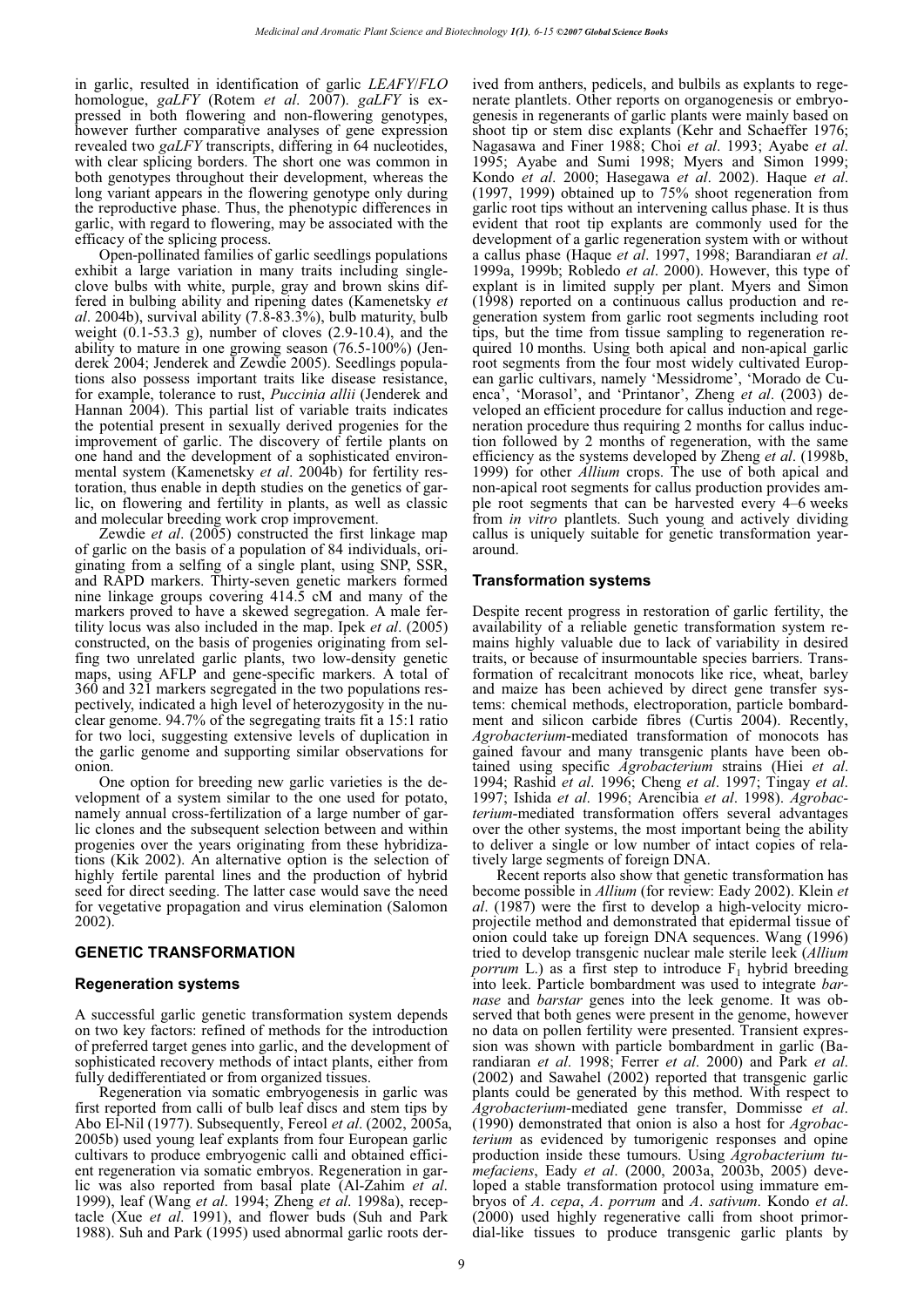

**Fig. 2 Garlic transformation.** (**A**) Transient expression of GUS in two-month old callus derived from root segment of cv. 'Printanor'; infection with AGL0 (pPB36) after four days of co-cultivation, (**B**) Hygromycinresistant callus of cv. 'Printanor' after two months growth on selective medium, (**C**) Plant regeneration of cv. 'Printanor' transformed with AGL0 (pPB34). The photograph was taken four weeks after the hygromycinresistant shoot had been transferred to rooting medium with hygromycin, (**D**) Expression of GUS in the leaves of a transformant, (**E**) Expression of GUS in the root of a transformant, (**F**) Transgenic garlic plants in the greenhouse. From: Zheng *et al*. (2004a), with kind permission of Springer Science and Business Media.



**Fig. 3 Transgenic** *Bt* **garlic.** Transgenic cv. 'Printanor' transformed with pPB36 resistant to beet armyworm (right image) and non-transgenic cv. 'Printanor' (left image). From Zheng *et al*. (2004a), with kind permission of Springer Science and Business Media.

*Agrobacterium*-mediated gene transfer. Zheng *et al*. (2001a, 2001b, 2004b, 2005) developed a reproducible and stable transformation protocol using calli derived from mature embryos of onion and shallot (Zheng *et al*. 2004b), and stably transformed garlic mediated via *A*. *tumefaciens* using young callus from different sources (Zheng *et al*. 2004a). Calli derived from apical and non-apical root segments of *in vitro* plantlets of garlic were used and via *Agrobacterium*   $t$ *tumefaciens* mediated transformation GUS ( $\beta$ -glucuronidase) and GFP (green fluorescent protein) reporter systems were introduced into garlic (**Fig. 2**). Several independent transformed garlic callus lines were obtained within 6 months. The highest transformation frequency in a single experiment (1.47%) was obtained using garlic cv. 'Printanor' and differences between cultivars in transformation frequency were not significant. After transfer to the greenhouse of *in vitro* regenerants, transgenic garlic harbouring the *uidA* (GUS) gene survived easily and grew well, whereas some *gfp* transgenic garlic gradually died under these conditions.

Using the aforementioned protocol, for the first time, transgenic garlic resistant to beet armyworm (*Spodoptera exigua*) using *cry1Ca* and *H04* resistance genes from *Bacillus thuringiensis* were developed (Zheng *et al*. 2004a). Southern hybridization showed that the *cry1Ca* sequence was stably integrated into the garlic genome. The *cry1Ca* transgenic garlic plants developed normally in the greenhouse to maturity producing normal bulbs, but none of the transgenic *in vitro H04* garlic plants survived the transfer to the greenhouse. Transgenic *cry1Ca* garlic plants proved completely resistant to beet armyworm in a number of *in vitro* bio-assays (**Fig. 3**), thus providing good perspectives for the development of new garlic cultivars resistant to beet armyworm.

#### **ELITE LINE MASS PROPAGATION THROUGH EMBRYOGENIC CELL SUSPENSION CULTURES**

Rapid dissemination of new improved garlic varieties is possible depending upon the availability of efficient vegetative mass propagation methods, which will also be useful for virus-free garlic production systems. Indeed, the main constraint in garlic cultivation is the damage caused by virus diseases. Two potyviruses (OYDV and LYSV) and two latent viruses (Allexivirus and Carlavirus) are the major biotic factors affecting garlic clones, reducing plant development and bulb production significantly (Lot *et al*. 1994). The traditional scheme of a vegetative propagation system usually involves a four year process including the production of virus-free stock material, a mass propagation method, a vegetative propagation system and the distribution of high quality virus-free bulbs. Methods for eliminating viruses and producing virus-free material have been developed in the past 30 years, using meristem-tip culture (Walkey *et al*. 1987; Chovelon *et al*. 1990). Mass propagation methods were developed and several protocols of micropropagation were reported (**Table 1**). However, the multiplication rates of the regenerated garlic material were rather low and costly. Therefore suspension cultures, which are often used in other species with high efficiency and low cost, may provide a solution (Nagasawa and Finer 1988; Aitken-Christie 1991; Barrueto Cid *et al*. 1994).

#### **Establishment of embryogenic suspension cultures**

Young leaf and root explants produce calli on induction medium. Following size increase two distinct types are recognizable, one hyperhydric, translucent and nodular, the other nodular with a yellowish colour. The two types of calli were generally located at leaf edges near a vein or a root section. Clumps of the second type gave rise to somatic embryos, indicating their embryogenic potential (Fereol *et al*. 2002). Histological sections of these nodular yellowish calli showed globular masses with peripheral meristematic cells and isolated embryogenic cells containing large amounts of storage proteins.

It is well established that high percentage of root segments incubated in 2,4-D developed calli. Furthermore it has been shown that young leaf explants, excised from the three inter-most leaves of the garlic shoot, are more suitable for the development of embryogenic calli. A low level of 2,4-D (0.3 mg/l) resulted in a success rate of 90% callus production (Barandiaran 1999a, 1999b), with over 30% embryogenic calli. Monthly sub-cultured nodular, compact embryogenic calli became friable after 6 months. They mostly consisted of embryogenic and pro-embryos cells at an early developmental stage. Up to 60% of the explants produced this type of embryogenic friable calli.

Cell suspension cultures can be initiated from friable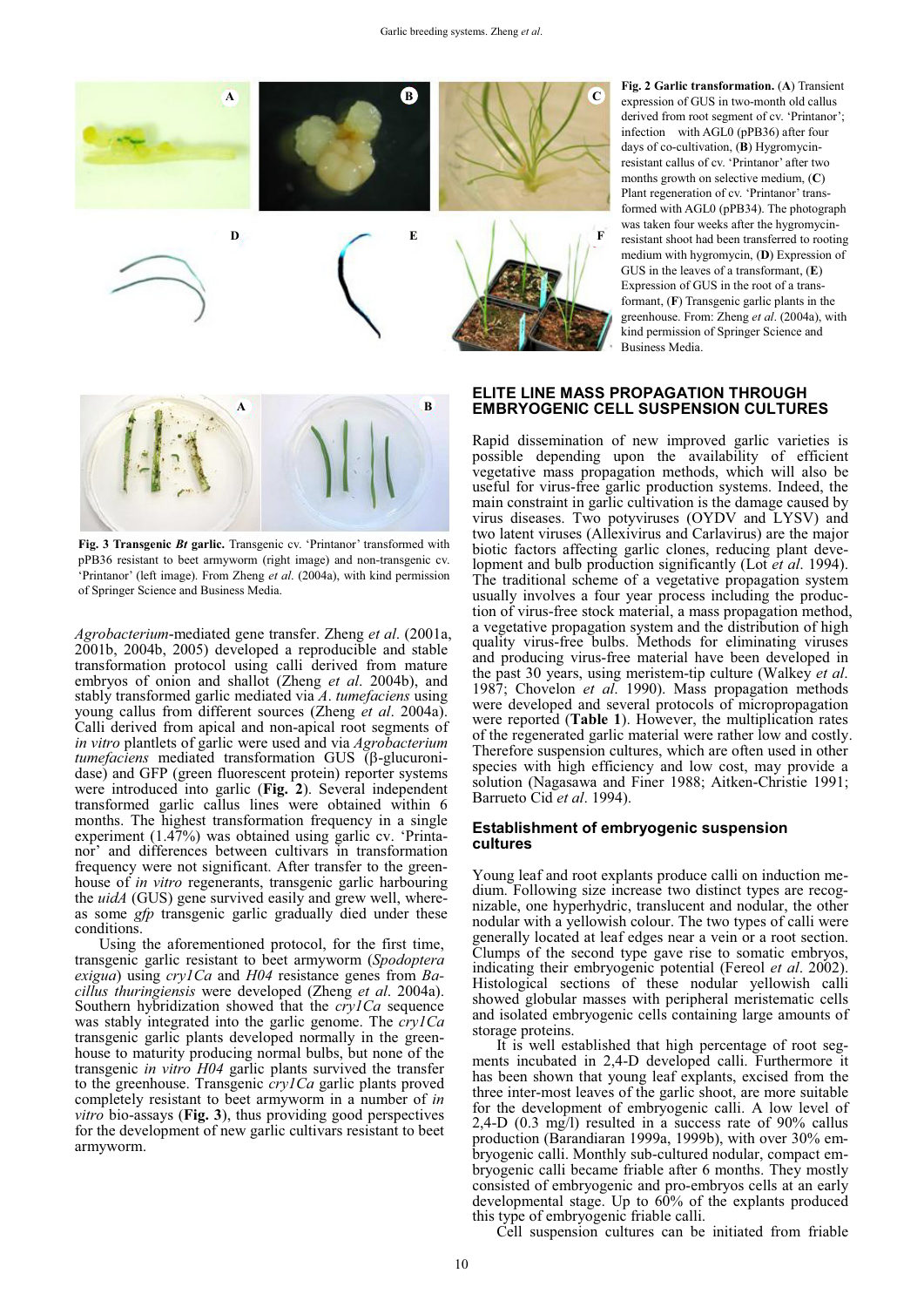| Cultivar           | <b>Explant</b>                       | <b>Basal</b><br>medium | <b>PGR</b>                                                                   | Conc. | Sucrose Morphogenic<br>pathway                      | <b>Efficiency</b>                                | <b>References</b>           |
|--------------------|--------------------------------------|------------------------|------------------------------------------------------------------------------|-------|-----------------------------------------------------|--------------------------------------------------|-----------------------------|
| Extra Early        | Stem tip,                            | AZ                     | C: p-CPA/2,4-D/Kin:                                                          | $2\%$ | Organogenic C                                       | No data presented                                | Abo El Nil 1977             |
| White              | Stem segment,<br>Bulb leaf           |                        | $10/2/0.5 \mu M$<br>R: IAA/Kin: 10/20 μM                                     |       |                                                     |                                                  |                             |
| Isshuwase,         | Meristem                             | LS                     | S induct: $IAA/BA$ : $1/1 \mu M$                                             | 3%    | S prolifera-                                        | 86% of meristems                                 | Nagakubo et al.             |
| Isshu-gokuwase,    |                                      |                        | S prolif: NAA/BA: $5/10 \mu M$                                               |       | tion and in vitro                                   | gave shoots                                      | 1993                        |
| Shanhai, Santo,    |                                      |                        |                                                                              |       | bulblet formation                                   | 138 shoots from                                  |                             |
| Furano, White-     |                                      |                        |                                                                              |       |                                                     | one shoot in 7                                   |                             |
| roppen             |                                      |                        |                                                                              |       |                                                     | months                                           |                             |
| White-roppen       | Basal end of                         | MS                     | S induct: NAA/BA: 0.5/0.5 mg/l 2%                                            |       | Adventitious                                        | 10 shoots/bulbet                                 | Masuda <i>et al</i> .       |
|                    | bulblets                             |                        | modified S prolif: NAA 0.05 mg/l                                             |       | S                                                   | in 8 weeks                                       | 1994                        |
| Chonan             | Inner leaves of<br>small bulbs       | MS                     | C: 2,4-D/Picloram/Kin:<br>$1.1/1.2/2.1$ mg/l,<br>R: NAA/BA/Ad: 1/0.5/10 mg/l | 3%    | Cell suspension<br>culture                          |                                                  | Barrueto Cid et<br>al. 1994 |
| White-roppen       | Root tip of                          | B5                     | S induct: $NAA/BA$ : $1/10 \mu M$                                            | 3%    | Direct S                                            | 70% explt. gave                                  | Haque et al.                |
|                    | micropropagated                      |                        | S prolif.: BA: $0.5 \mu M$                                                   |       | regeneration                                        | shoots,                                          | 1997                        |
|                    | plants                               |                        |                                                                              |       |                                                     | 10 shoots/explt. in 1<br>month                   |                             |
| DDR7099,           | Roots                                | B <sub>5</sub>         | C: 2,4-D 4.5 $\mu$ M then                                                    | 3%    | Somatic                                             | 85% cal. regenerated Myers and                   |                             |
| PI383819,          | segments                             |                        | Picloram/ $2iP: 4.7/0.49 \mu M$                                              |       | emb.                                                | 5 shoots/cal.                                    | Simon 1998                  |
| Piacenza           |                                      |                        | R: Picloram/BA: $1.4/13.3 \mu M$                                             |       |                                                     |                                                  |                             |
| Fukuchi-White      | Stem disc<br>1 mm thick              | LS                     | Hormone free                                                                 |       | S proliferation                                     | $20-30$ S/month<br>from 1 clove                  | Ayabe and Sumi<br>1998      |
| 20 cvs., different | Root tip of                          | B <sub>5</sub>         | C: 2,4-D/2iP: 0.3 /0.5 ppm                                                   | 3%    | Organogenic                                         | 44% organo-                                      | Barandiaran et              |
| physiological      | micropropa-                          |                        | R: BAP: 3 ppm                                                                |       | callus                                              | genic C                                          | al. 1999                    |
| groups             | gated plants                         |                        |                                                                              |       |                                                     | 15 S/g C                                         |                             |
| Aben, GT96-1       | Root tip of                          | N <sub>6</sub> or      | C: 2,4-D/Kin: $4.5/4.6 \mu M$                                                | 87.6  | Organogenic                                         | 170 S/g C                                        | Robledo Pas et              |
|                    | micropropagated<br>plants            | MS                     | $R: BA: 4.4 \mu M$                                                           | mM    | callus                                              | in 4 months                                      | al. 2000                    |
| Uru-b, Fc          | Immature<br>inflorescence<br>bulbils | MS                     | S induct: NAA: $5.4 \mu M$                                                   | 3%    | Development of<br>bulbils                           | 33 to 46 bulbils<br>induced per<br>inflorescence | Ebi et al. 2000             |
| Malepur            | Basal tissue of                      | White's                | Direct emb.: 2,4-D/Kin: 1/0.5                                                | $2\%$ | Direct somatic                                      | $60\%$ explt. gave                               | Sata et al. 2002            |
|                    | clove                                |                        | mg/1                                                                         |       | emb.                                                | 20-25                                            |                             |
|                    |                                      |                        |                                                                              |       |                                                     | embryos/explt.                                   |                             |
| Rouge Reunion      | Young leaves                         | B <sub>5</sub>         | C: 2,4-D/IAA/NAA/Kin: 0.5/0.2/ 6%                                            |       | Somatic                                             | 37 embryos per                                   | Fereol et al.               |
|                    | Root sections                        |                        | $0.2/0.1$ mg/l                                                               |       | emb.                                                | 150 mg of $C$                                    | 2002                        |
|                    |                                      |                        | $R: 2,4-D/K$ in: 0.1/0.5 mg/l                                                |       |                                                     |                                                  |                             |
|                    | Leaf bases                           | MS                     | C: 2,4-D/IAA: $1.5/1$ mg/l                                                   |       | Somatic                                             | 70% embryogenic                                  | Chowdhury et al.            |
|                    | $2-3$ mm                             |                        | $R:$ Kin: 6 mg/l                                                             |       | emb.                                                | $C, 6.8$ P/C                                     | 2003                        |
| Danyang            | shoot of micro-                      | MS                     | S prolif: $2-iP: 0.5$ mg/l                                                   | 2%    | Shoot proliferation                                 | 15 shoots/explt.                                 | Kim et al. 2003             |
|                    | propagated plants                    |                        | B: NAA: 0.1 mg/l                                                             |       | in liquid medium                                    | in 3 weeks                                       |                             |
| Messidrome,        | Root segments                        | MS                     | C: Picloram/2-iP: $20.7/0.5 \mu M$                                           | 3%    | Organogenic callus C: 34% explt.                    |                                                  | Zheng et al.                |
| Morado, Morasol,   | 1 <sub>cm</sub>                      |                        | $R:$ Kin: 1 mg/l                                                             |       |                                                     | R: 47% C                                         | 2003                        |
| Printanor          |                                      |                        |                                                                              |       |                                                     |                                                  |                             |
| Danyang            | shoot                                | MS                     | S prolif: hormone free<br>B: NAA: 0.1 mg/l                                   | 11%   | Shoot and bulblet<br>proliferation in<br>bioreactor | 27 S/explt. in 3<br>weeks                        | Kim et al. 2004             |
| Rouge Reunion,     | Young leaves                         | N <sub>6</sub>         | Liq. Med.: 2,4-D/BAP: $0.3/01$ 4.5%                                          |       | Cell suspension                                     | $10^{11}$ embryos                                | Fereol et al.               |
| Messidrome.        |                                      |                        | mg/1                                                                         |       | culture                                             | annually from 1                                  | 2005b                       |

**Table 1** Overview *in vitro* propagation techniques used in garlic.

Usually, for all these techniques the other *in vitro* culture conditions are as follows: temperature 25-28°C, photoperiod 16 h of light, light intensity 50 μmol m<sup>-2</sup> s<sup>-1</sup>; bulbs were used 3-4 months after harvest and maintained 3 weeks at 5°C in order to break the dormancy before the actual experiment took place.

R: 2,4-D/Kin: 0.1/0.5 mg/l

Ad: adenine; B: bulbing; C: callus; Conc: concentration, Emb: embryogenesis; Explt: explant; Ind.: induction; Liq Med: liquid medium P: plant; PGR: plant growth regulator; R: regeneration; S: shoot

BA: 6-benzyladenine; BAP: 6-benzylaminopurine; IAA: 3-indole acetic acid; Kin: Kinetin; NAA: α-naphtalene acetic acid; Picloram: 4-amino-3,5,6-<br>trichloropicolinic acid; p-CPA: p-chloro-phenoxy acetic acid; 2,4D: 2.4-dichl

AZ: Abo El Nil and Zettler (1976); LS: Linsmaier and Skoog (1965); MS: Murashige and Skoog (1962), B5: Gamborg *et al*. (1968); N6: Chu *et a*l. (1975); White's: White (1963)

embryogenic calli which are less than 18 months old. When the fresh calli were inoculated in liquid medium they released numerous individual cells and small cell aggregates. The cell density of the suspension continuously increased due to the cell divisions, and consequently a rapid cell suspension growth was observed with a 5-7 fold monthly increase (Fereol *et al*. 2005a). Histological examination of the suspension thus initiated revealed many cells with embryogenic characteristics: dense cytoplasm, large central nucleus with large nucleolus, large amount of storage proteins and some starch grains. The initial cell density in the suspension culture significantly affected the packed cell volume (PCV) rate and the potential of embryo production.

Morasol, Printanor

Low cell densities proved to be best for mass cell production while high densities are best for embryo differentiation, probably due to the fact that medium composition is being altered by the cultured cells in a way that allows cell differentiation. Below a certain minimum density there are too few cells to affect this response (Ammirato 1983; Hari 1980) thus cells propagation continues. An initial cell density of 3-4% was particularly preferable both, for long term suspension culture and for maintaining a better potential for later regeneration of embryos. The periodicity of medium renewal significantly affected the PCV rate and the potential of production of embryos. Media refreshing every 14 days and subculturing the cell suspension every 28 days

clove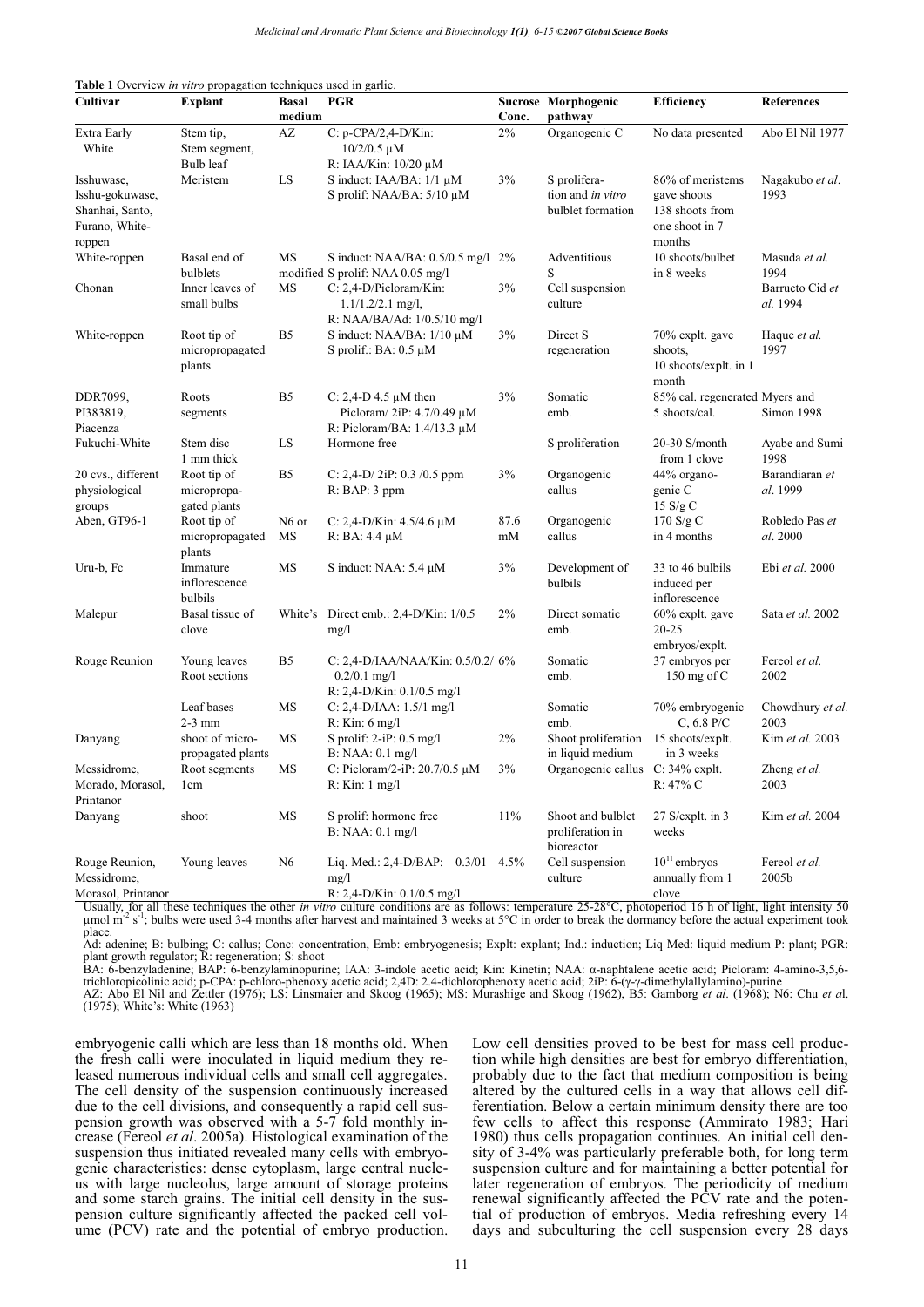were optimal for cell propagation and also for the further regeneration of embryos. 2,4-D concentrations in the suspension medium affected significantly the PCV rate and the potential for production of embryos. Similar to the results of Barandiaran *et al*. (1999a), Fereol *et al*. (2005a) found that at low concentration (0.3 mg/l) cell propagation was fastest and a high potential for further cell differentiation and regeneration capacity was maintained. Throughout culture development, and up to 14 months, growth rate of the cell suspension was on average rather similar, increasing at about 4.5 to 6 fold every 28 days period. However, in the first seven months the growth rate of the culture fluctuated widely (4.2-6.2), indicating some instability. Thereafter, growth rate fluctuation was much smaller, pointing at a more stable culture.

#### **Plant regeneration**

Aliquots of cell suspension, plated on semi-solid embryo production medium, produce numerous somatic embryos in eight weeks. The first pro-embryos differentiated 3 weeks after plating, being large globular structures (1-2 mm) covered with a smooth epidermis surface. They further developed into mature epidermis coated embryos expressing a bipolar structure with shoot and root apices connected to a haustorium-like structure by vascular bundles. These embryos were generated from the cell suspension cultures for longer than 16 months, thus 1 ml PCV, has the potential of producing 3,000 to 7,800 mature embryos.

Histological studies showed that individual cells underwent numerous internal cell divisions thus resulting in formation of pro-embryos, which differ of each other, in single aggregates. This compartmentalization indicates the unicellular origin of these pro-embryos. They further developed into mature embryos with two poles, a root and a shoot apex (**Fig. 4**). After culture on germination medium, they form a complete plantlet within 4 weeks. Those that failed to germinate within this period of time turned brown and died. The percentage of conversion into plantlets ranged between 36 and 51%. Germinated plantlets cultivated *in vitro* can produce bulblets within eight weeks (Kahane *et al*. 1992). Analyses of plants after acclimatisation and transfer to the field under insect-proof nets revealed some genotypes with an abnormal ploidy level. About 4% tetraploids were detected by flow cytometry. Such polyploidyzations might be a serious drawback for propagating plantlets by somatic embryogenesis, and has yet to be evaluated with regard to a mass propagation system.

Organo-sulphur analyses of bulblets from embryogenesis derived garlic plants (EP) and from standard vegetatively multiplied garlic (SP) showed that alliin plus  $\gamma$  glutamyl allyl cysteine (GLUAlCS) represented 70% of the



**Fig. 4 Embryogenesis in cell suspension cultures of garlic (***Allium sativum* L.). Mass production of embryos, Bar = 3 mm: (Photo: L. Fereol).

organo-sulfur compounds in both types, but their distribution differed. In EP micro bulbs alliin was low while GLUAlCS was high as compared with SP micro bulbs (Fereol *et al*. 2005a). However, after two cycles of field culture, the differences disappeared.

The annual multiplication rates, from one clove, ranged from 8 x  $10^9$  to  $10^{11}$  for different cultivars belonging to different physiological garlic groups (Messiaen *et al*. 1993; Fereol *et al*. 2005b). Within such a range, the difference between cultivars was not a concern, and further efforts to gain productivity in "less productive cultivars" compared to "more productive ones" was useless. The aforementioned coefficients of mass propagation are up to  $10<sup>3</sup>$ -fold higher compared to the other garlic multiplication methods published (Nagakubo *et al*. 1993; Haque *et al*. 1997). Therefore the technique described by Fereol *et al*. (2005b) seems to be the preferred method for an efficient mass propagation of specific garlic genotypes. However, one or two cycles of traditional propagation may still be necessary to provide plants at a standard quality.

#### **CONCLUDING REMARKS**

Garlic improvement has been focussed until present on selection in existing landraces and yield has been a major selection criterium (**Table 2**). Garlic breeding has been hampered by the absence of adequate methods to generate variation in the existing germplasm. Futhermore the absence of efficient vegetative propagation methods added to the problem of efficient development of new garlic cultivars. In the current review the introduction of sexual hybridization into garlic was described and the ways it can be successfully implemented both via genetic and environmental methods. Another route to improve garlic is via genetic transformation. Both *Agrobacterium* and biolistic gene transfer systems were developed in the last years and the first transgenics have already been produced. Because of this the next step in the introduction of garlic GMOs into agriculture will be comprehensive safety assessments (Dale and Kinderlerer 1995) and providing answers to questions like: a) does the introduced gene changes the modified crop, b) is there evidence of an increased risk of toxicity and/or allergenicity, c) are effects visible on organisms in the environment, if transgenic garlic induces weediness or invasiveness in natural habitats or if gene flow between the transgenic and wild relatives is to be expected. When these questions have been answered satisfactorily then there is a possibility to introduce the novel transgenic garlic. However providing answers to these questions is costly for companies wanting to introduce transgenics therefore it remains to be seen if transgenic garlic will become a reality in the near future. Last but not least the recent successful developments in garlic embryogenic cell suspensions have been described. All in all, these developments in garlic breeding system innovation show that there are good opportunities for the production of improved garlic cultivars which are better suited for the market. Furthermore this review indicates that also on the fundamental level (e.g. garlic florogenesis, genome organization, genetic transformation and embryogenic cell suspension development) large steps forward have been made, but it is also clear that there are still large gaps present in our knowledge.

**Table 2** Yield (tons/ha) of commercially grown garlic cultivars in France. Garlic cultivars California Late and California Early have the same yield as Printanor and Thermidrome, respectively (V. Chovelon, pers. comm., 2007).

| $200/$ ).   |       |  |  |  |  |  |
|-------------|-------|--|--|--|--|--|
| Cultivar    | Yield |  |  |  |  |  |
| Germidour   | 7.6   |  |  |  |  |  |
| Messidrome  | 7.7   |  |  |  |  |  |
| Printanor   | 9.1   |  |  |  |  |  |
| Thermidrome | 7.6   |  |  |  |  |  |
| Morado      | 6.5   |  |  |  |  |  |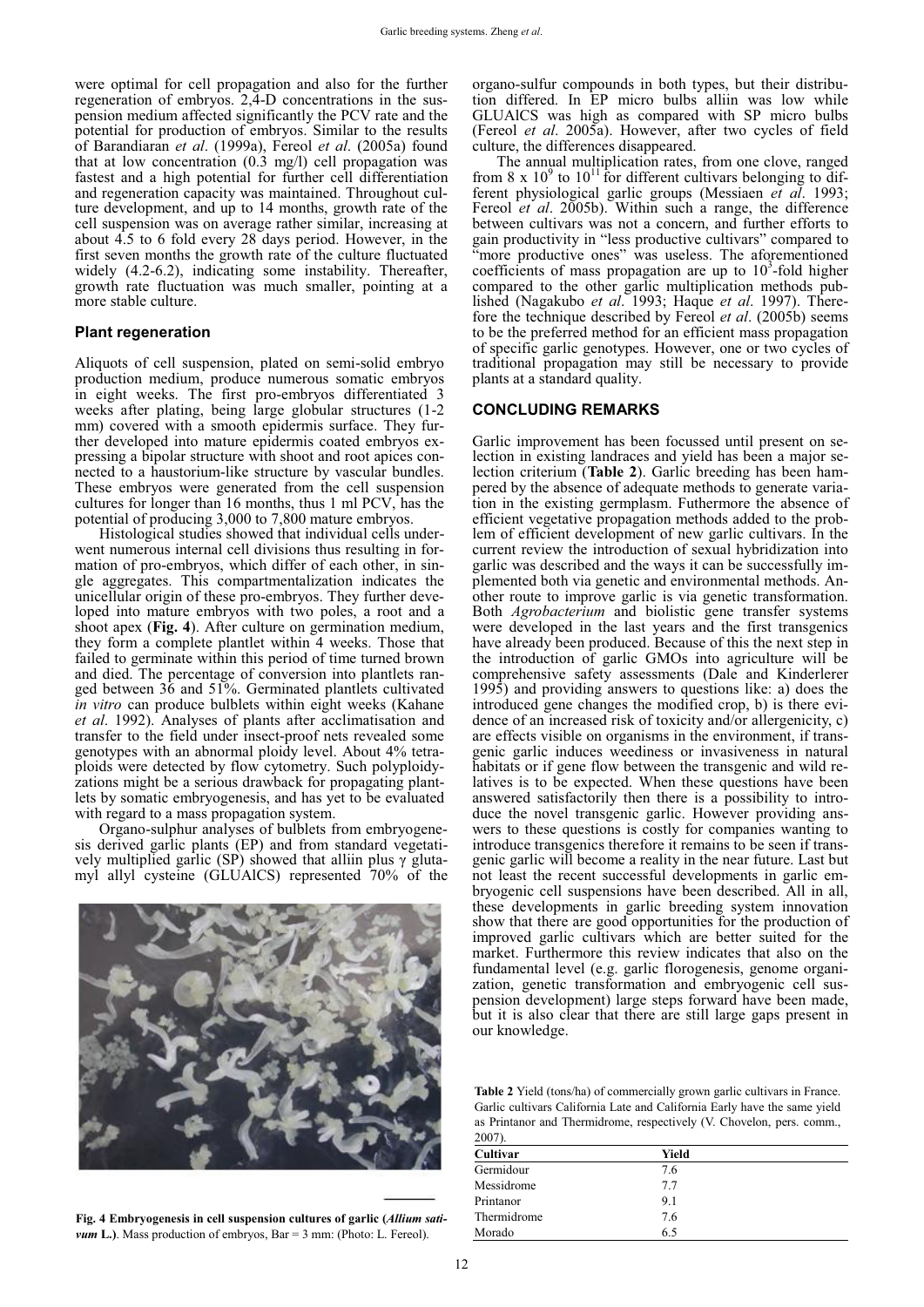#### **ACKNOWLEDGEMENTS**

This research was partially financed by an EU FP 5 grant in the area of key action 1 (QLK1-CT-1999-498; www.plant.wur.nl/ projects/garlicandhealth; overall project coordinator C. Kik, plant theme coordinator R. Kahane and health theme coordinator R. Gebhardt).

#### **REFERENCES**

- **Abo El-Nil MM** (1977) Organogenesis and embryogenesis in callus cultures of garlic (*Allium sativum* L.). *Plant Science Letters* **9**, 259-264
- **Aitken-Christie J** (1991) Automation. In: Debergh PC, Zimmerman RH (Eds) *Micropropagation: Technology and Application*, Kluwer Academic Publishers, Dordrecht, The Netherlands, pp 363-388
- **Al-Safadi B, Mir-Ali N, Arabi MIE** (2000) Improvement of garlic (*Allium sativum* L.) resistance to white rot and storability using gamma irradiation induced mutations. *Journal of Genetics and Breeding* **54**, 175-181
- **Al-Zahim MA, Ford Lloyd BV, Newbury HJ** (1999) Detection of somaclonal variation in garlic (*Allium sativum* L.) using RAPD and cytological analysis. *Plant Cell Reports* **18**, 473-477
- **Ammirato P** (1983) The regulation of somatic embryo development in plant cell cultures: Suspension culture techniques and hormone requirements. *Bio/ Technology* **1**, 68-74
- **Ayabe M, Taniguchi K, Sumi SI** (1995) Regeneration of whole plants from protoplasts isolated from tissue-cultured shoot primordial of garlic (*Allium sativum* L.). *Plant Cell Reports* **15**, 17-21
- **Ayabe M, Sumi S** (1998) Establishment of a novel tissue culture method, stemdisc culture, and its practical application to micropropagation of garlic (*Allium sativum* L.). *Plant Cell Reports* **17**, 773-779
- **Arencibia AD, Carmona ER, Tellez P, Chan M, Yu S, Trujillo LE, Oramas P** (1998) An efficient protocol for sugarcane (*Saccharum* spp. L.) transformation mediated by *Agrobacterium tumefaciens*. *Transgenic Research* **7**, 213-222
- **Baitulin IO, Agafonova G, Rabinowitch HD, Kamenetsky R** (2000) Creation of gene bank of Central Asian species of the genus *Allium* L., their biology and economic potential (in Russian). In: Granovsky EI, Fain EE (Eds) *State and Perspectives of Scientific Collaboration Kazakhstan-Israel*, Almaty, Kazakhstan, pp 87-94
- **Barandiaran X, Pietro AD, Martin J** (1998) Biolistic transfer and expression of a *uidA* reporter gene in different tissues of *Allium sativum* L. *Plant Cell Reports* **17**, 737-741
- **Barandiaran X, Martin N, Rodriguez Conde MF, Di Pietro A, Martin J** (1999a) Genetic variability in callus formation and regeneration of garlic (*Allium sativum* L.). *Plant Cell Reports* **18**, 434-437
- **Barandiaran X, Martin N, Rodriguez Conde MF, Di Pietro A, Martin J** (1999b) An efficient method for callus culture and shoot regeneration of garlic (*Allium sativum* L.). *HortScience* **34**, 348-349
- **Barrueto Cid L, Illg, Piedrabuena A** (1994) Regeneration of garlic plants (*Allium sativum* L., cv "chonan") via cell culture in liquid medium. *In Vitro Cellular and Developmental Biology – Plant* **30**, 150-155
- **Cheng M, Fry JE, Pang S, Zhou H, Hironaka CM, Duncan DR, Conner TW, Wan Y, Cheng M, Pang SZ, Zhou HP, Wan YC** (1997) Genetic transformation of wheat mediated by *Agrobacterium tumefaciens*. *Plant Physiology* **115**, 971-980
- **Choi SY, Paek KY, Jo JT** (1993) Plantlet production through callus culture in *Allium sativum* L. *Journal of the Korean Society for Horticultural Science* **34**, 16-28
- **Chovelon V, Leroux JP, Dore C** (1990) Sélection sanitaire de l'ail et de l'échalote: culture de méristèmes et régénération de variétés. In: Doré C (Ed) *Cinquantenaire de la Culture in Vitro,* Colloques de l'INRA, pp 142-150
- **Chowdhury J, Hossain M, Ahsan N, Alam MF, Islam R** (2003) Efficient plantlet regeneration and bulblet formation in garlic through somatic embryogenesis from leaf base explants. *Phytomorphology* **53**, 323-329
- **Curtis IS** (2004) *Transgenic Crops of the World – Essential Protocols*, Kluwer Academic Publishers, Dordrecht, The Netherlands
- **Dale PJ, Kinderlerer J** (1995) Safety in the contained use and the environmental release of transgenic organisms. In: Tzotzos GT (Ed), *Genetically Modified Organisms: A Guide to Biosafety*, CABI Publishing, New York, USA, pp 36-63
- **de Mason DA** (1990) Morphology and anatomy of *Allium*. In: Rabinowitch HD, Brewster JJ (Eds) *Onions and Allied Crops* (Vol I), CRC Press, Boca Raton, FL, pp 27-51
- **Dommisse EM, Leung DWM, Shaw ML, Conner AJ** (1990) Onion is a monocotyledonous host for *Agrobacterium*. *Plant Science* **69**, 249-257
- **Eady CC, Weld RJ, Lister CE** (2000) *Agrobacterium tumefaciens*-mediated transformation and transgenic-plant regeneration of onion (*Allium cepa* L.). *Plant Cell Reports* **19**, 376-381
- **Eady CC** (2002) Genetic transformation of onions. In: Rabinowitch HD, Currah L (Eds) *Allium Crop Science: Recent Advances*, CAB International, Wallingford, UK, pp 119-144
- **Eady CC, Davis S, Farrant J, Reader J, Kenel F** (2003a) *Agrobacterium*

*tumefaciens*-mediated transformation and regeneration of herbicide resistant onion (*Allium cepa*) plants. *Annals of Applied Biology* **142**, 213-217

- **Eady CC, Reader J, Davis S, Dale T** (2003b) Inheritance and expression of introduced DNA in transgenic onion plants (*Allium cepa*). *Annals of Applied Biology* **142**, 219-224
- **Eady CC, Davis S, Catanach A, Kenel F, Hunger S** (2005) *Agrobacterium tumefaciens*-mediated transformati on of leek (*Allium porrum*) and garlic (*Allium sativum*). *Plant Cell Reports* **24**, 209-215
- **Ebi M, Kasai N, Masuda K** (2000) Small inflorescence bulbils are best for micropropagation and virus elimination in garlic. *HortScience* **35**, 735-737
- **Engeland RI** (1995) *Supplement to Growing Great Garlic*, Filaree Prod., Okanogan, WA, 32 pp
- **Esau K** (1965) *Plant Anatomy* (2nd Edn), Wiley, London, 767 pp
- **Etoh T** (1985) Studies on the sterility in garlic, *Allium sativum* L. *Memoirs of the Faculty of Agriculture, Kagoshima University* **21**, 77-132
- **Etoh T** (1986) Fertility of the garlic clones collected in Soviet Central Asia. *Journal of the Japanese Society for Horticultural Science* **55**, 312-319
- **Etoh T, Noma Y, Nishitarumizu Y, Wakamoto T** (1988) Seed productivity and germinability of various garlic clones collected in Soviet Central Asia. *Memoirs of the Faculty of Agriculture, Kagoshima University* **24**, 129-139
- **Etoh T** (1997) True seeds in garlic. *Acta Horticulturae* **433**, 247-255
- **Etoh T, Hong CJ** (2001) RAPD markers for fertile garlic. *Acta Horticulturae* **555**, 209-212
- **Etoh T, Kojima T, Matsuzoe N** (1991) Fertile garlic clones collected in Caucasia. In: Hanelt P, Hammer K, Knupffer H (Eds) *Proc*. *Int*. *Symp*. *The Genus Allium - Taxonomic Problems and Genetic Resources*, Gatersleben, Germany, pp 49-54
- **Etoh T, Simon PW** (2002) Diversity, fertility and seed production of garlic. In: Rabinowitch HD, Currah L (Eds) *Allium Crop Science: Recent Advances*, CAB Intl., Wallingford, UK, pp 101-117
- **Fereol L, Chovelon V, Causse S, Michaux-Ferriere N, Kahane R** (2002) Evidence of a somatic embryogenesis process and plant regeneration and acclimatisation in garlic (*Allium sativum* L.). *Plant Cell Reports* **21**, 197-203
- **Fereol L, Chovelon V, Causse S, Triaire D, Arnault I, Auger J, Kahane R** (2005a) Establishment of embryogenic cell suspension cultures of garlic (*Allium sativum* L.), plant regeneration and biochemical analyses. *Plant Cell Reports* **24**, 319-325
- **Fereol L, Chovelon V, Causse S, Kalumvueziko ML, Kahane R** (2005b) Embryogenic cell suspension cultures of garlic (*Allium sativum* L.) as method for mass propagation and convenient material for genetic improvement. *Acta Horticulturae* **688**, 65-74
- Ferrer E, Linares C, Gonzalez JM (2000) Efficient transient expression of the beta-glucuronidase reporter gene in garlic (*Allium sativum* L.). *Agronomie* **20**, 869-874
- **Flaishman M, Kamenetsky R** (2006) Florogenesis in flower bulbs: classical and molecular approaches. In: Teixeira da Silva JA (Ed) *Floriculture, Ornamental and Plant Biotechnology: Advances and Topical Issues* (1<sup>st</sup> Edn, Vol I), Global Science Books, London, UK, pp 33-43
- **Hanelt P** (1990) Taxonomy, evolution and history. In: Rabinowitch HD, Brewster JL (Eds) *Onions and Allied Crops* (Vol I), CRC Press, Boca Raton, FL, pp 1-26
- **Haque MS, Wada T, Hattori K** (1997) High frequency shoot regeneration and plantlet formation from root tip of garlic. *Plant Cell, Tissue and Organ Culture* **50**, 83-89
- **Haque MS, Wada T, Hattori K** (1998) Efficient plant regeneration in garlic through somatic embryogenesis from root tip explants. *Plant Production Science* **1**, 216-222
- **Haque MS, Wada T, Hattori K** (1999) Anatomical changes during in vitro direct formation of shoot bud from root tips in garlic (*Allium sativum* L.). *Plant Production Science* **2**, 146-153
- **Hari V** (1980) Effect of cell density changes and conditioned media on carrot cell embryogenesis. *Zeitschrift für Pflanzenphysiologie* **96**, 227-231
- **Hasegawa H, Sato M, Suzuki M** (2002) Efficient plant regeneration from protoplasts isolated from long-term, shoot primordia-derived calluses of garlic (*Allium sativum*). *Journal of Plant Physiology* **159**, 449-452
- **Hiei Y, Ohta S, Komari T, Kumashiro T** (1994) Efficient transformation of rice (*Oryza sativa* L.) mediated by *Agrobacterium* and sequence analysis of the boundaries of the T-DNA. *Plant Journal* **6**, 271-282
- **Inaba A, Ujiie T, Etoh T** (1995) Seed productivity and germinability of garlic. *Breeding Science* **45**, 310 (in Japanese)
- **Ipek M, Ipek A, Almquist SG, Simon PW** (2005) Demonstration of linkage and development of the first low-density genetic map of garlic, based on AFLP markers. *Theoretical and Applied Genetics* **110**, 228-236
- **Ishida Y, Saito H, Ohta S, Hiei Y, Komari T, Kumashiro T** (1996) High efficiency transformation of maize (*Zea mays* L.) mediated by *Agrobacterium tumefaciens*. *Nature Biotechnology* **14**, 745-750
- **Jenderek MM** (1998) Generative reproduction of garlic (*Allium sativum*). *Sesja Naukowa* **57**, 141-145 (in Polish)
- **Jenderek MM** (2004) Development of S1 families in garlic. *Acta Horticultura*  **637**, 203-206
- **Jenderek MM, Hannan RM** (2000) Seed producing ability of garlic (*Allium sativum* L.) clones from two public U.S. collections. *Proc*. *Third Intl*. *Symp*. *Edible Alliaceae*, Athens, Georgia USA, pp 73-75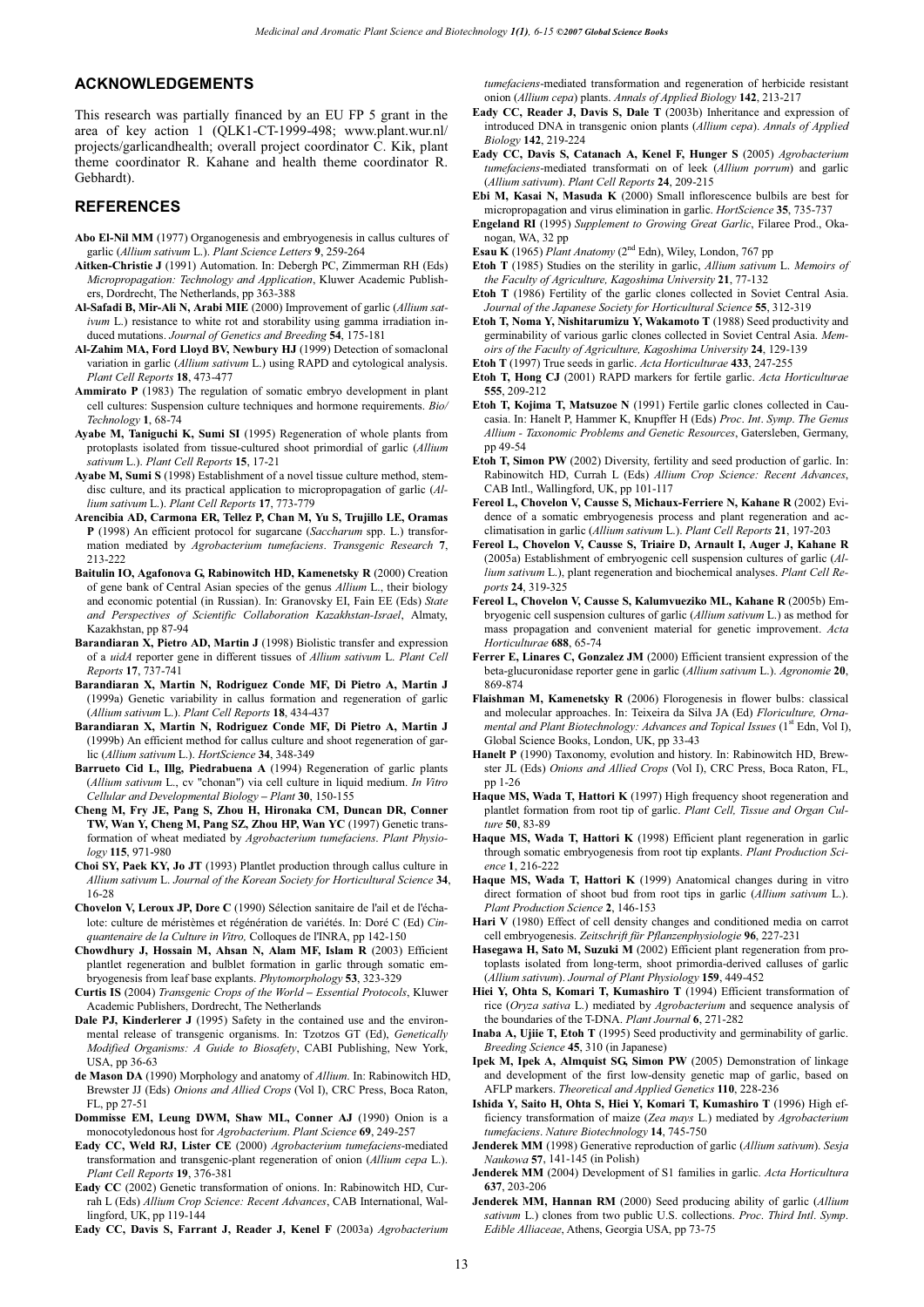- **Jenderek MM, Hannan RM** (2004) Genetic diversity among U.S. garlic clones as detected using AFLP methods. *HortScience* **39**, 485-488
- **Jenderek MM, Zewdie Y** (2005) Within- and between-family variability for important bulb and plant traits among sexually derived progenies of garlic. *HortScience* **40**, 1234-1236
- **Jones HA, Emsweller SL** (1936) Development of the flower and macrogametophyte of *Allium cepa*. *Hilgardia* **10**, 415-428
- **Kahane R, Rancillac M, Schweisguth B** (1992) Bulbing *in vitro* in *Allium* species. *Allium Improvement Newsletters* **2**, 18-20
- **Kamenetsky R, Rabinowitch HD** (2001) Floral development in bolting garlic. *Sexual Plant Reproduction* **13**, 235-241
- **Kamenetsky R, Rabinowitch HD** (2002) Florogenesis. In: Rabinowitch HD, Currah L (Eds) *Allium Crop Sciences: Recent Advances*, CAB Intl., Wallingford, UK, pp 31-57
- **Kamenetsky R, London Shafir I, Zemah H, Barzilay A, Rabinowitch HD** (2004a) Environmental control of garlic growth and florogenesis. *Journal of the American Society for Horticultural Science* **129**, 144-151
- **Kamenetsky R, London Shafir I, Baizerman M, Khassanov F, Kik C, Rabinowitch HD** (2004b) Garlic (*Allium sativum* L.) and its wild relatives from Central Asia: evaluation for fertility potential. *Acta Horticulturae* **637**, 83-91
- **Kamenetsky R, London Shafir I, Baizerman M, Khassanov F, Kik C, van Heusden AW, Vrielink-van Ginkel M, Burger-Meijer K, Auger J, Arnault I, Rabinowitch HD** (2005) Diversity in fertility potential and organosulphur compounds among garlics from Central Asia. *Biodiversity and Conservation* **14**, 281-295
- **Katarzhin MS, Katarzhin IM** (1978) Experiments on the sexual reproduction of garlic. *Bulleten' Vsesoyuznogo Ordena Lenina i Ordena i Druzby Narodov Instituta Rastenievodstva Imeni N*. *I*. *Vavilova* **80**, 74-76 (in Russian)
- **Kehr AE, Schaeffer GW** (1976) Tissue culture and differentiation of garlic. *HortScience* **11**, 422-423
- **Kik C** (2002) Exploitation of wild relatives for the breeding of cultivated *Allium* species. In: Rabinowitch HD, Currah L (Eds) *Allium Crop Sciences: Recent Advances*, CAB Intl., Wallingford, UK, pp 81-100
- **Kim EK, Hahn EJ, Murthy HN, Paek KY** (2003) High frequency of shoot multiplication and bulblet formation of garlic in liquid cultures. *Plant Cell, Tissue and Organ Culture* **73**, 231-236
- **Kim EK, Hahn EJ, Murthy HN, Paek KY** (2004) Enhanced shoot and bulblet proliferation of garlic (*Allium sativum* L.) in bioreactor systems. *Journal of Horticultural Science and Biotechnology* **79**, 818-822
- **Klein TM, Wolf ED, Wu R, Sanford JC** (1987) High-velocity microprojectiles for delivering nucleic acids into living cells. *Nature* **327**, 70-73
- **Kondo T, Hasegawa H, Suzuki M** (2000) Transformation and regeneration of garlic (*Allium sativum* L.) by *Agrobacterium*-mediated gene transfer. *Plant Cell Reports* **19**, 989-993
- **Kononkov PF** (1953) The question of obtaining garlic seed (In Russian). *Sad i Ogorod* **8**, 38-40 (in Russian)
- **Konvicka O** (1973) Die Ursachen der Sterilität von *Allium sativum* L. *Biologia Plantarum (Praha)* **15**, 144-149
- **Konvicka O** (1984) Generative Reproduktion von Knoblauch (*Allium sativum*). *Allium Newsletters* **1**, 28-37
- **Koul AK, Gohil RN** (1970) Causes averting sexual reproduction in *Allium sativum* Linn. *Cytologia* **35**, 197-202
- **Krontal Y, Kamenetsky R, Rabinowitch HD** (1998) Lateral development and florogenesis of a tropical shallot - a comparison with bulb onion. *International Journal of Plant Science* **159**, 57-64
- **Lot H, Delécolle B, Bocardo G, Marzachi C, Milne R** (1994) Partial characterization of retrovirus-like particles associated with garlic dwarf disease. *Plant Pathology* **43**, 537-546
- **Masuda K, Hatakeyama E, Ito A, Takahashi S, Inoue M** (1994) Micropropagation of garlic (*Allium sativum* L.). *Bulletin of the Akita Prefectural College of Agriculture* pp 43-48
- **Messiaen C, Cohat J, Leroux J, Pichon M, Beyries A** (1993) *Les Allium Alimentaires Reproduits par Voie Végétative*, INRA, Paris, 228 pp
- **Myers JM, Simon PW** (1998) Continuous callus production and regeneration of garlic (*Allium sativum* L.) using root segments from shoot tip-derived plantlets. *Plant Cell Reports* **17**, 726-730
- **Myers JM, Simon PW** (1999) Regeneration of garlic callus as affected by clonal variation, plant growth regulators and culture conditions over time. *Plant Cell Reports* **19**, 32-36
- **Nagakubo T, Nagasawa A, Ohkawa H** (1993) Micropropagation of garlic through *in vitro* bulblet formation. *Plant Cell, Tissue and Organ Culture* **32**, 175-183
- **Nagasawa A, Finer JJ** (1988) Development of morphogenic suspension cultures of garlic (*Allium sativum* L.). *Plant Cell, Tissue and Organ Culture* **15**, 183-187
- **Novak FJ** (1972) Tapetal development in the anthers of *Allium sativum* L. and *Allium longicuspis* Regel. *Experientia* **28**, 363-364
- **Novak FJ, Havranek P** (1975) Attempts to overcome the sterility of common garlic (*Allium sativum*). *Biologia Plantarum (Praha)* **17**, 376-379
- **Novak FJ** (1990) *Allium* tissue culture. In: Rabinowitch HD, Brewster JJ (Eds) *Onions and Allied Crops* (Vol I), CRC Press, Boca Raton, FL, pp 233-250
- Park MY, Yi NR, Lee HY, Kim ST, Kim M, Park JH, Kim JK, Lee JS, **Cheong JJ, Choi YD** (2002) Generation of chlorsulfuron-resistant trans-

genic garlic plants (*Allium sativum* L.) by particle bombardment. *Molecular Breeding* **9**, 171-181

- Pooler MR, Simon PW (1993a) Characterization and classification of isozyme and morphological variation in a diverse collection of garlic clones. *Euphytica* **68**, 121-130
- Pooler MR, Simon PW (1993b) Garlic flowering in response to clone, photoperiod, growth temperature and cold storage. *HortScience* **28**, 1085-1086
- **Pooler MR, Simon PW** (1994) True seed production in garlic. *Sexual Plant Reproduction* **7**, 282-286
- **Rashid H, Yokoi S, Toriyama K, Hinata K** (1996) Transgenic plant production mediated by *Agrobacterium* in indica rice. *Plant Cell Reports* **15**, 727-730
- **Robledo Pas A, Villalobos Arambula VM, Jofre Garfias AE** (2000) Efficient plant regeneration of garlic (*Allium sativum* L.) by root-tip culture. *In Vitro Cellular and Developmental Biology – Plant* **36**, 416-419
- **Rosen CJ, Tong CBS** (2001) Yield, dry matter partitioning, and storage quality of hardneck garlic as affected by soil amendments and scape removal. *Hort-Science* **36**, 1235-1239
- **Rotem N, Shemesh E, Peretz Y, Akad F, Edelbaum O, Rabinowitch HD, Sela I, Kamenetsky R** (2007) Reproductive development and phenotypic differences in garlic are associated with expression and splicing of *leafy* homologue *gaLFY*. *Journal of Experimental Botany* **58**, 1133-1141
- **Salomon R** (2002) Virus diseases in garlic and propagation of virus-free plants. In: Rabinowitch HD, Currah L (Eds) *Allium Crop Sciences: Recent Advances*, CAB Intl., Wallingford, UK, pp 311-328
- **Sawahel WA** (2002) Stable genetic transformation of garlic plants using particle bombardment. *Cellular and Molecular Biology Letters* **7**, 49-59
- **Sata SJ, Bagatharia SB, Thaker VS** (2001) Induction of direct somatic embryogenesis in garlic (*Allium sativum*). *Methods in Cell Science* **22**, 299-304
- **Simon PW** (2003) Realizing value from Central Asian *Allium* germplasm collections. *HortScience* **38**, 689
- **Simon PW, Jenderek MM** (2004) Flowering, seed production and the genesis of garlic breeding. *Plant Breeding* **23**, 211-244
- **Suh S, Park HG** (1988) Somatic embryogenesis and plant regeneration from flower organ culture of garlic (*Allium sativum* L.). *Korean Journal of Plant Tissue Culture* **15**, 121-132
- Suh SK, Park HG (1995) Plant regeneration from the culture of garlic root explants. *Journal of the Korean Society for Horticultural Science* **36**, 31-37
- **Takagi H** (1990) Garlic *Allium sativum* L. In: Rabinowitch HD, Brewster JL (Eds) *Onions and Allied Crops* (Vol III) CRC Press, Boca Raton, FL, pp 109- 146
- **Taner Y, Kunter B, Besirli G, Yanmaz R** (2004) determining effective radiation mutagen dose for garlic (*Allium sativum* L.). *Bahce* **33**, 95-99
- **Tingay S, McElroy D, Kalla R, Fieg S, Wang M, Thornton S, Brettell R, Wang MB** (1997) *Agrobacterium tumefaciens*-mediated barley transformation. *Plant Journal* **11**, 1369-1376
- **Walkey D, Webb M, Bolland C, Miller A** (1987) Production of virus-free garlic (*Allium sativum* L.) and shallot (*A*. *ascalonicum* L.) by meristem tip culture. *Journal of Horticultural Science* **60**, 627-634
- **Wang H** (1996) Genetic engineering male sterility in leek (*Allium porrum* L.). PhD Thesis, University of Gent, Belgium, 105 pp
- **Wang HL, Kang YQ, Zhang CJ** (1994) Embryogenesis via culture of garlic sprout leaf. *Acta Agriculturae Boreali Sinica* **9**, 92-94
- **Xue HM, Araki H, Shi L, Yakuwa T** (1991) Somatic embryogenesis and plant regeneration in basal plate and receptacle derived-callus cultures of garlic (*Allium sativum* L.). *Journal of the Japanese Society for Horticultural Science*  **60**, 627-634
- **Zewdie Y, Havey MJ, Prince JP, Jenderek MM** (2005) The first genetic linkages among molecular markers and morphological traits in garlic (*Allium sativum* L.). *Journal of the American Society for Horticultural Science* **130**, 569-574
- **Zheng HR, Shen MJ, Zhong WJ, Zhang ZQ, Zhou Y** (1998a) Induction and utilization of globular bodies on calli from garlic (*Allium sativum* L.) leaf explants. Study of cellular histology in morphogenesis. *Acta Agriculturae Shanghai* **14**, 33-38
- **Zheng SJ, Henken B, Sofiari E, Jacobsen E, Krens FA, Kik C** (1998b) Factors influencing induction, propagation and regeneration of mature zygotic embryo-derived callus from *Allium cepa* L. *Plant Cell, Tissue and Organ Culture* **53**, 99-105
- **Zheng SJ, Henken B, Sofiari E, Keizer P, Jacobsen E, Kik C, Krens FA** (1999) The effect of cytokinins and lines on plant regeneration from longterm callus and suspension cultures of *Allium cepa* L. *Euphytica* **108**, 83-90
- **Zheng SJ, Khrustaleva L, Henken B, Sofiari E, Jacobsen E, Kik C, Krens FA** (2001a) *Agrobacterium tumefaciens*-mediated transformation of *Allium cepa* L.: the production of transgenic onions and shallots. *Molecular Breeding* **7**, 101-115
- **Zheng SJ, Henken B, Sofiari E, Jacobsen E, Krens FA, Kik C** (2001b) Molecular characterization of transgenic shallots (*Allium cepa* L.) by adaptor ligation PCR (AL-PCR) and sequencing of genomic DNA flanking T-DNA borders. *Transgenic Research* **10**, 237-245
- **Zheng SJ, Henken B, Krens FA, Kik C** (2003) The development of an efficient cultivar independent plant regeneration system from callus derived from both apical and non-apical root segments of garlic (*Allium sativum* L.). *In Vitro Cellular and Developmental Biology – Plant* **39**, 288-292